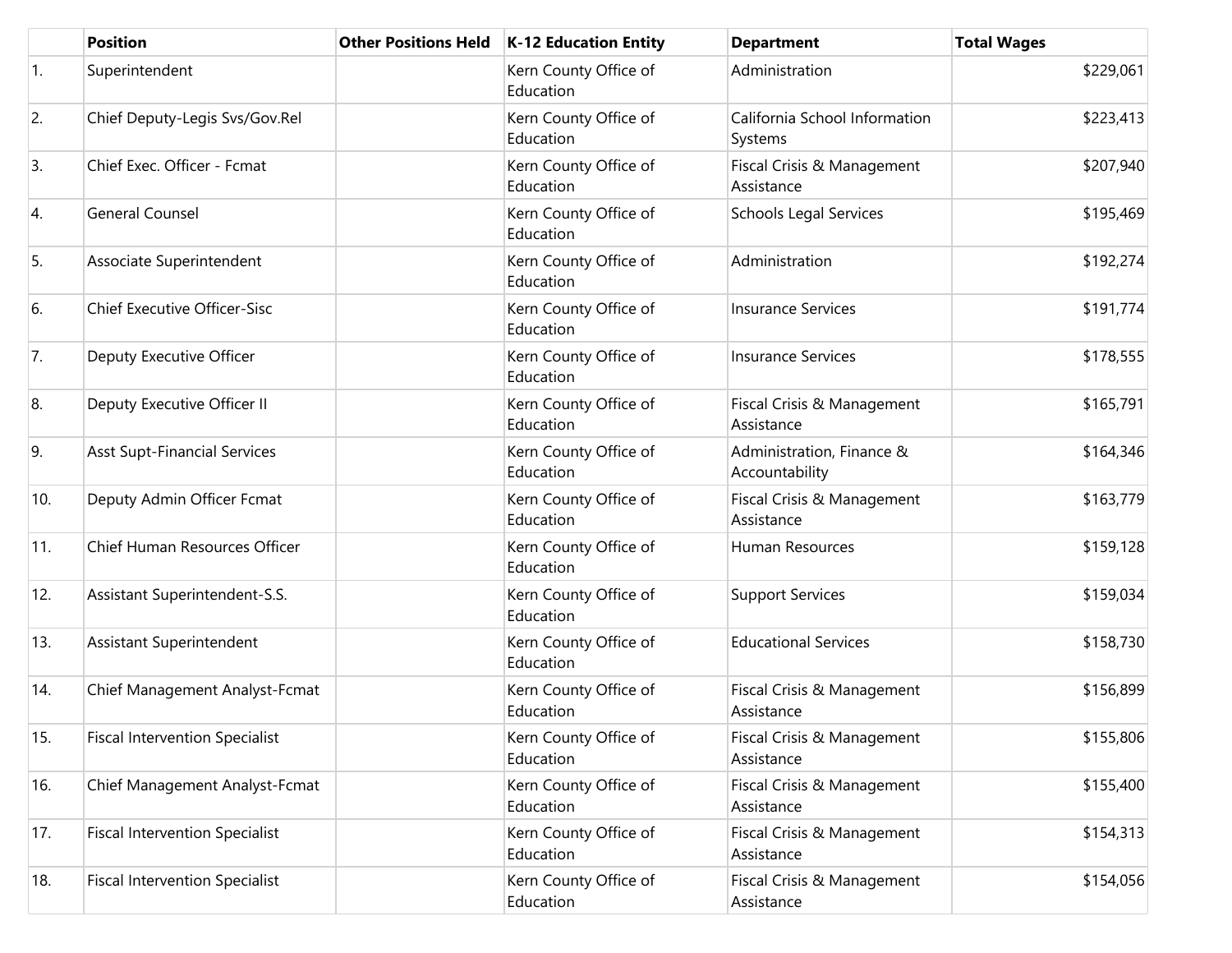| 19. | <b>Fiscal Intervention Specialist</b>   | Kern County Office of<br>Education | Fiscal Crisis & Management<br>Assistance   | \$154,056 |
|-----|-----------------------------------------|------------------------------------|--------------------------------------------|-----------|
| 20. | <b>Chief Financial Officer</b>          | Kern County Office of<br>Education | <b>Insurance Services</b>                  | \$152,623 |
| 21. | <b>Assistant General Counsel</b>        | Kern County Office of<br>Education | <b>Schools Legal Services</b>              | \$151,779 |
| 22. | Div Admin - Special Ed Svs              | Kern County Office of<br>Education | <b>Special Education</b>                   | \$151,651 |
| 23. | Chief Technology Officer                | Kern County Office of<br>Education | <b>Technology Services</b>                 | \$148,899 |
| 24. | Chief Of Staff                          | Kern County Office of<br>Education | Communications                             | \$148,026 |
| 25. | <b>Chief Operations Officer-Csis</b>    | Kern County Office of<br>Education | California School Information<br>Systems   | \$147,948 |
| 26. | Counsel III-Admin Of Facil Srv          | Kern County Office of<br>Education | <b>Schools Legal Services</b>              | \$136,778 |
| 27. | Director II-Risk Mgmt.(Yrate)           | Kern County Office of<br>Education | Risk Management                            | \$135,650 |
| 28. | Counsel III                             | Kern County Office of<br>Education | <b>Schools Legal Services</b>              | \$134,474 |
| 29. | Teacher - Sh/Ses                        | Kern County Office of<br>Education | Special Education                          | \$132,920 |
| 30. | <b>Chief Facilities Officer</b>         | Kern County Office of<br>Education | Facilities & Property<br>Management        | \$132,634 |
| 31. | Counsel III                             | Kern County Office of<br>Education | <b>Schools Legal Services</b>              | \$132,028 |
| 32. | Director II, Valley Oaks Ch Sc          | Kern County Office of<br>Education | Valley Oaks Charter School                 | \$131,234 |
| 33. | <b>Fcmat Management Analyst</b>         | Kern County Office of<br>Education | Fiscal Crisis & Management<br>Assistance   | \$130,152 |
| 34. | <b>Chief Financial Officer</b>          | Kern County Office of<br>Education | <b>Insurance Services</b>                  | \$129,716 |
| 35. | Fcmat Management Analyst                | Kern County Office of<br>Education | Fiscal Crisis & Management<br>Assistance   | \$127,632 |
| 36. | <b>Director II-Educational Services</b> | Kern County Office of<br>Education | Curriculum, Instruction,<br>Accountability | \$126,619 |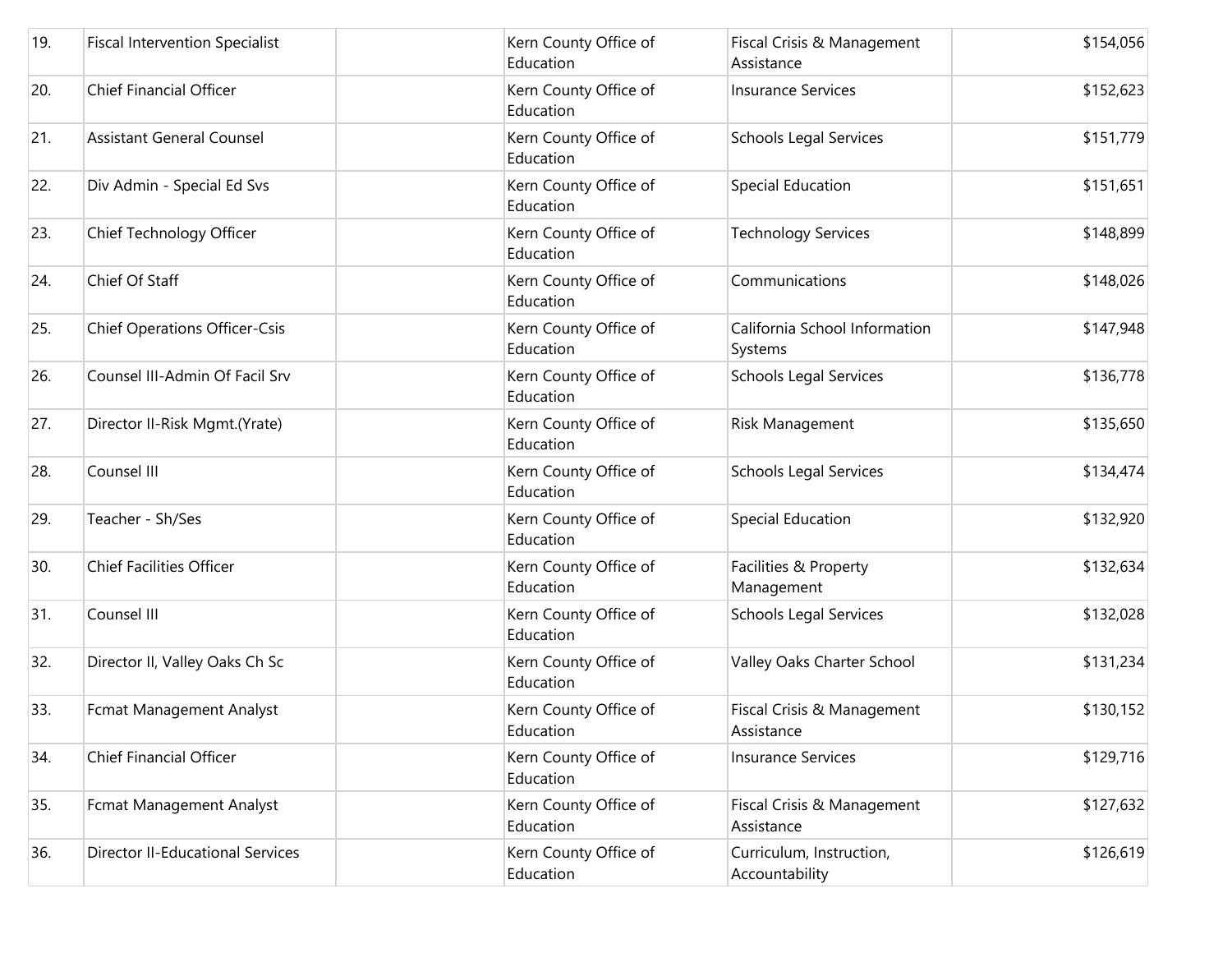| 37. | <b>Csis Client Services Officer</b>   | Kern County Office of<br>Education | California School Information<br>Systems | \$125,446 |
|-----|---------------------------------------|------------------------------------|------------------------------------------|-----------|
| 38. | Csis Information System Officer       | Kern County Office of<br>Education | California School Information<br>Systems | \$125,446 |
| 39. | Executive Director - Selpa            | Kern County Office of<br>Education | Selpa                                    | \$124,035 |
| 40. | <b>Bargaining Specialist III</b>      | Kern County Office of<br>Education | <b>Schools Legal Services</b>            | \$122,496 |
| 41. | Chief Financial Operations Off        | Kern County Office of<br>Education | <b>District Financial Services</b>       | \$122,140 |
| 42. | <b>Csis-Requirements Architect</b>    | Kern County Office of<br>Education | California School Information<br>Systems | \$121,862 |
| 43. | <b>Csis-Client Services Architect</b> | Kern County Office of<br>Education | California School Information<br>Systems | \$121,638 |
| 44. | Counsel III                           | Kern County Office of<br>Education | <b>Schools Legal Services</b>            | \$121,458 |
| 45. | Counsel III                           | Kern County Office of<br>Education | <b>Schools Legal Services</b>            | \$121,458 |
| 46. | Coordinator I-Sisc Finance            | Kern County Office of<br>Education | <b>Insurance Services</b>                | \$119,609 |
| 47. | Csis-Info Systems Architect           | Kern County Office of<br>Education | California School Information<br>Systems | \$119,478 |
| 48. | Principal-Special Education           | Kern County Office of<br>Education | Special Education                        | \$118,792 |
| 49. | Coordinator II-Spec Int Projec        | Kern County Office of<br>Education | <b>School Community Partnership</b>      | \$118,436 |
| 50. | Coordinator I-Human Resources         | Kern County Office of<br>Education | <b>Special Services</b>                  | \$118,079 |
| 51. | Counsel III                           | Kern County Office of<br>Education | <b>Schools Legal Services</b>            | \$117,972 |
| 52. | Director II- Migrant Ed               | Kern County Office of<br>Education | Migrant Education                        | \$116,311 |
| 53. | Director II- Special Ed.              | Kern County Office of<br>Education | <b>Special Education</b>                 | \$116,311 |
| 54. | Director II-Dist Financial Ser        | Kern County Office of<br>Education | <b>District Financial Services</b>       | \$116,309 |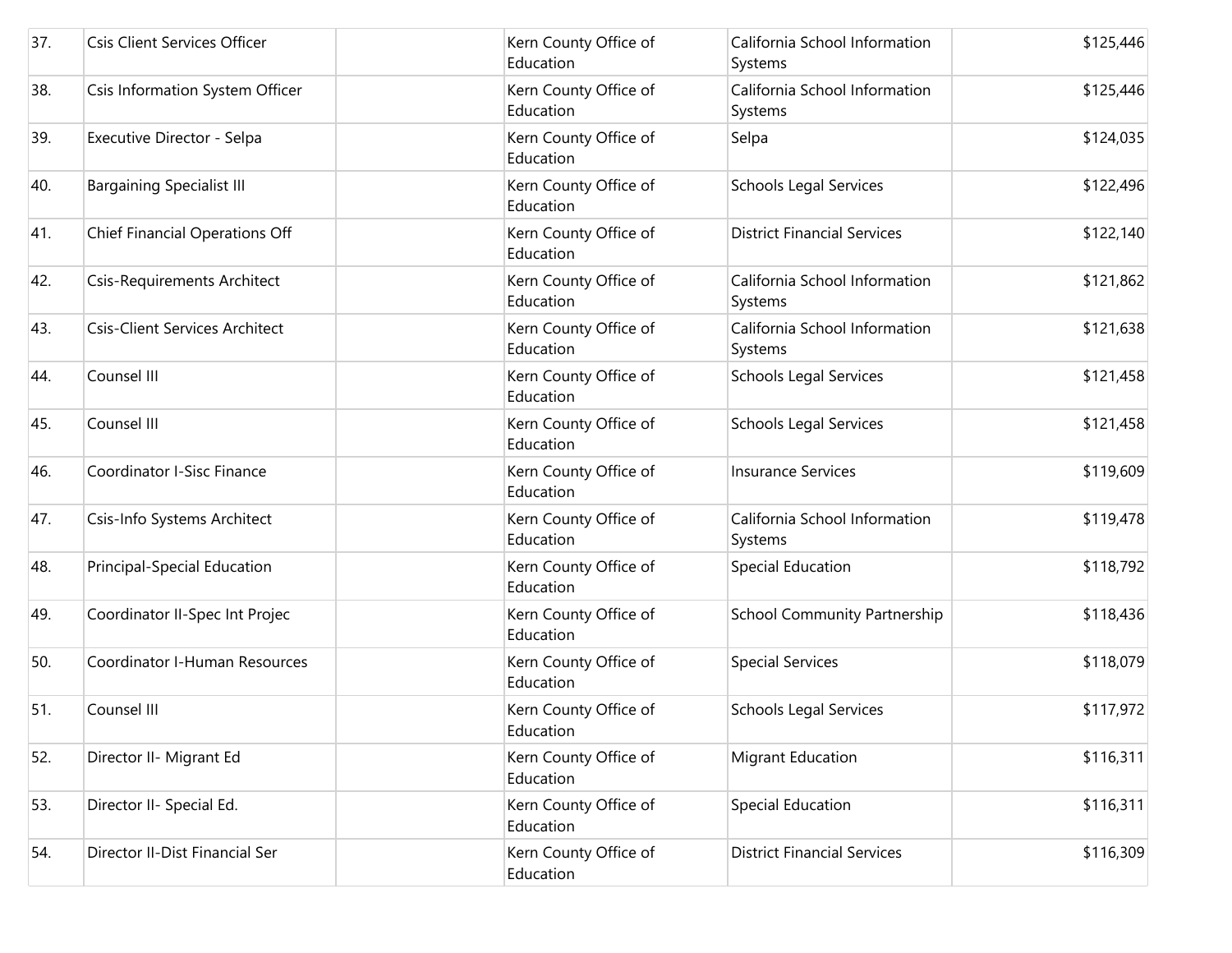| 55. | Coordinator I-Student Insurance  | Kern County Office of<br>Education | <b>Insurance Services</b>                    | \$115,086 |
|-----|----------------------------------|------------------------------------|----------------------------------------------|-----------|
| 56. | Director II- Sch/Comm Partnshp   | Kern County Office of<br>Education | <b>School Community Partnership</b>          | \$114,623 |
| 57. | Director II- Special Ed.         | Kern County Office of<br>Education | <b>Special Education</b>                     | \$114,623 |
| 58. | Director II-Alternative Educ.    | Kern County Office of<br>Education | Alternative Education                        | \$114,623 |
| 59. | Director II-Worker's Comp.       | Kern County Office of<br>Education | <b>Insurance Services</b>                    | \$114,621 |
| 60. | Director II-Alternative Educ.    | Kern County Office of<br>Education | Alternative Education                        | \$114,559 |
| 61. | Director II-Property & Liability | Kern County Office of<br>Education | <b>Insurance Services</b>                    | \$114,250 |
| 62. | Csis-Info Systems Architect      | Kern County Office of<br>Education | California School Information<br>Systems     | \$113,826 |
| 63. | Director II- Child Dev.          | Kern County Office of<br>Education | Child Development                            | \$113,498 |
| 64. | Director II- Sch.Improvement     | Kern County Office of<br>Education | Curriculum, Instruction,<br>Accountability   | \$113,498 |
| 65. | Nurse - Eas                      | Kern County Office of<br>Education | Special Education                            | \$112,273 |
| 66. | Fleet Manager                    | Kern County Office of<br>Education | Transportation                               | \$112,193 |
| 67. | Director I-Child & Family Svcs   | Kern County Office of<br>Education | Kern County Network For<br>Children          | \$111,360 |
| 68. | Counsel III                      | Kern County Office of<br>Education | <b>Schools Legal Services</b>                | \$111,220 |
| 69. | Director I-Human Resources       | Kern County Office of<br>Education | Human Resources                              | \$110,927 |
| 70. | Director I - Comm Connect C C    | Kern County Office of<br>Education | <b>Community Connection For</b><br>Childcare | \$110,616 |
| 71. | Director I- Management Serv.     | Kern County Office of<br>Education | Administration                               | \$109,782 |
| 72. | Coordinator I-Network Operat.    | Kern County Office of<br>Education | <b>Technology Services</b>                   | \$109,660 |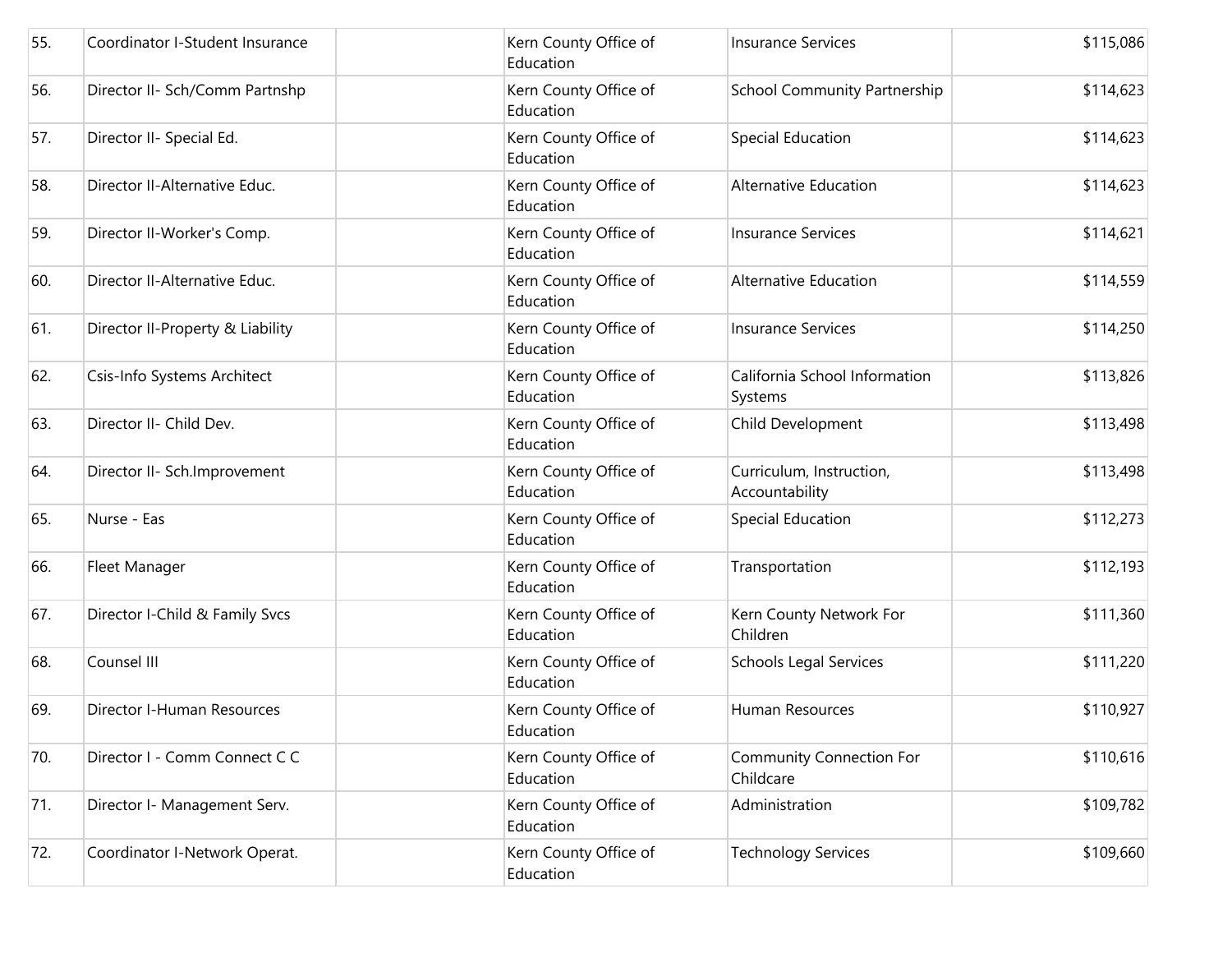| 73. | Principal - Valley Oaks               | Kern County Office of<br>Education | Valley Oaks Charter School                 | \$109,308 |
|-----|---------------------------------------|------------------------------------|--------------------------------------------|-----------|
| 74. | Director I-M&O                        | Kern County Office of<br>Education | Maintenance & Operations                   | \$109,262 |
| 75. | Principal - Special Education         | Kern County Office of<br>Education | Special Education                          | \$109,199 |
| 76. | Principal-Community                   | Kern County Office of<br>Education | <b>Alternative Education</b>               | \$109,199 |
| 77. | <b>District Fiscal Analyst</b>        | Kern County Office of<br>Education | <b>District Financial Services</b>         | \$108,892 |
| 78. | <b>Csis Implementation Specialist</b> | Kern County Office of<br>Education | California School Information<br>Systems   | \$108,570 |
| 79. | Director II-Transportation            | Kern County Office of<br>Education | Transportation                             | \$108,291 |
| 80. | Principal - Community                 | Kern County Office of<br>Education | Alternative Education                      | \$107,615 |
| 81. | Principal - Valley Oaks               | Kern County Office of<br>Education | Valley Oaks Charter School                 | \$107,615 |
| 82. | Principal-Spec Ed/Alt Ed              | Kern County Office of<br>Education | <b>Alternative Education</b>               | \$107,615 |
| 83. | Principal-Special Education           | Kern County Office of<br>Education | Special Education                          | \$107,615 |
| 84. | Principal - Autism                    | Kern County Office of<br>Education | Special Education                          | \$106,559 |
| 85. | Principal - Valley Oaks               | Kern County Office of<br>Education | Valley Oaks Charter School                 | \$106,559 |
| 86. | Principal - Community                 | Kern County Office of<br>Education | <b>Alternative Education</b>               | \$106,324 |
| 87. | Coordinator II - Migrant Ed           | Kern County Office of<br>Education | <b>Migrant Education</b>                   | \$106,076 |
| 88. | Coordinator II - Migrant Ed           | Kern County Office of<br>Education | <b>Migrant Education</b>                   | \$106,076 |
| 89. | Coordinator II- Hlth Svc/Ins          | Kern County Office of<br>Education | School Community Partnership               | \$106,076 |
| 90. | Coordinator II- Eng. Lang Arts        | Kern County Office of<br>Education | Curriculum, Instruction,<br>Accountability | \$105,596 |